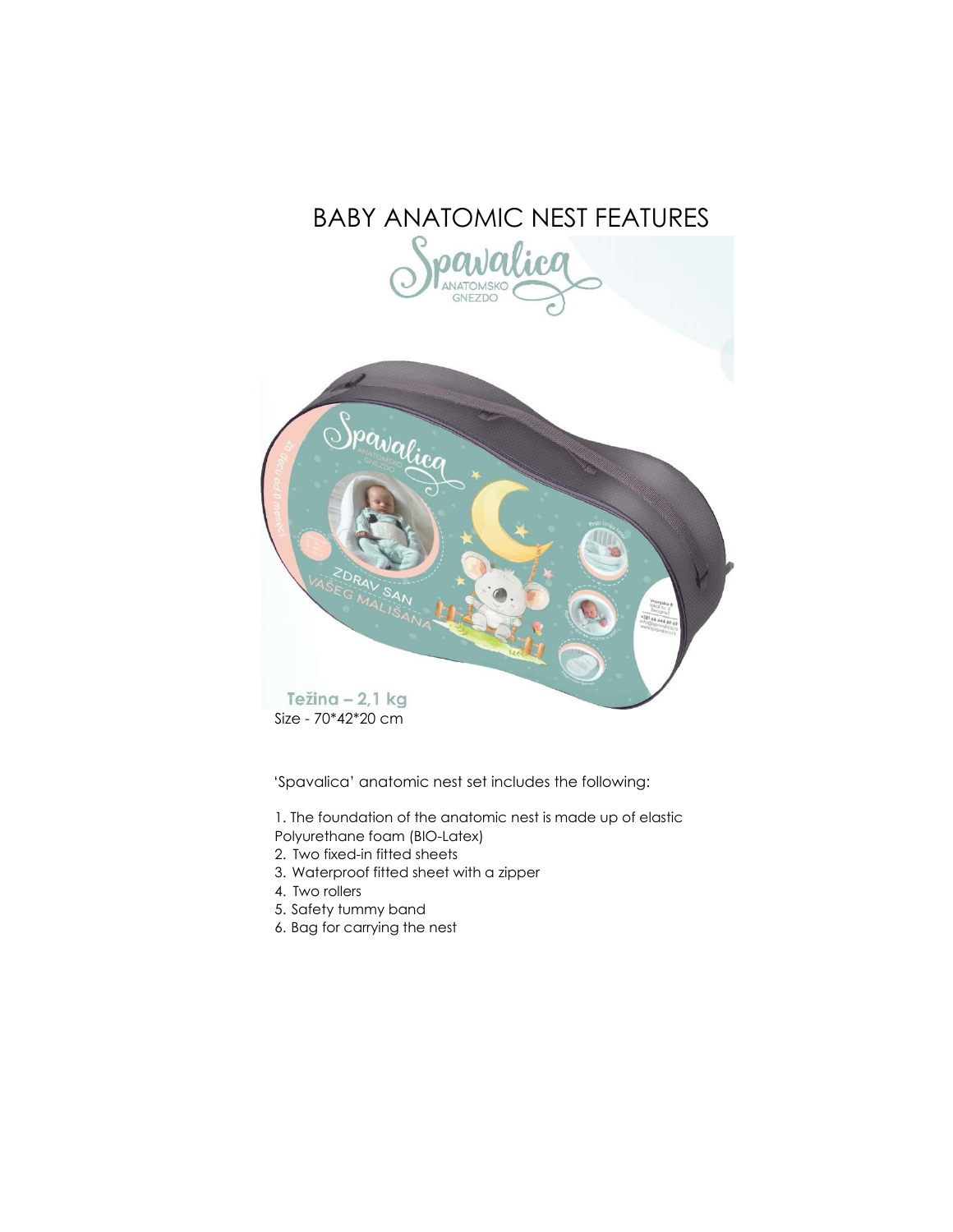#### Adjust the size of the anatomic nest to your child

1. Take the protective fitted sheet off the anatomic nest

2. Position your baby into the nest on her back When doing this, baby's head should be positioned on the narrow part of the nest, about 5cm below the nest's upper edge.

3. 'Spavalica' logo is on the wider part of the mattress, under child's legs.

4. Attach the roller directly below the baby's bottom. This will keep the baby from sliding down. Child's legs should be slightly lifted upwards.

The set includes 2 rollers:

- The smaller roller is intended for babies weighing up to 4kg.
- For babies weighing over 4kg, we recommend the bigger roller.

5. After adjusting the anatomic nest, put on the fitted sheet on the mattress and put your child in it.

! Babies grow rather fast. This is why it is necessary to adjust the position of the roller by moving it downwards. Child's head must always be near the upper edge of the nest.

#### Use the band appropriately.

The anatomic nest set also includes a special band. It fixes the baby's position, without limiting her movements.

1. Position the band around the mattress so that the shorter end is opened in your direction.

2. Fasten the long ends of the band with a hook-and-loop fastener

3. Put the baby in the nest and fasten the short ends with a hook-andloop fastener. Make sure the band does not tighten the child's tummy or chests.













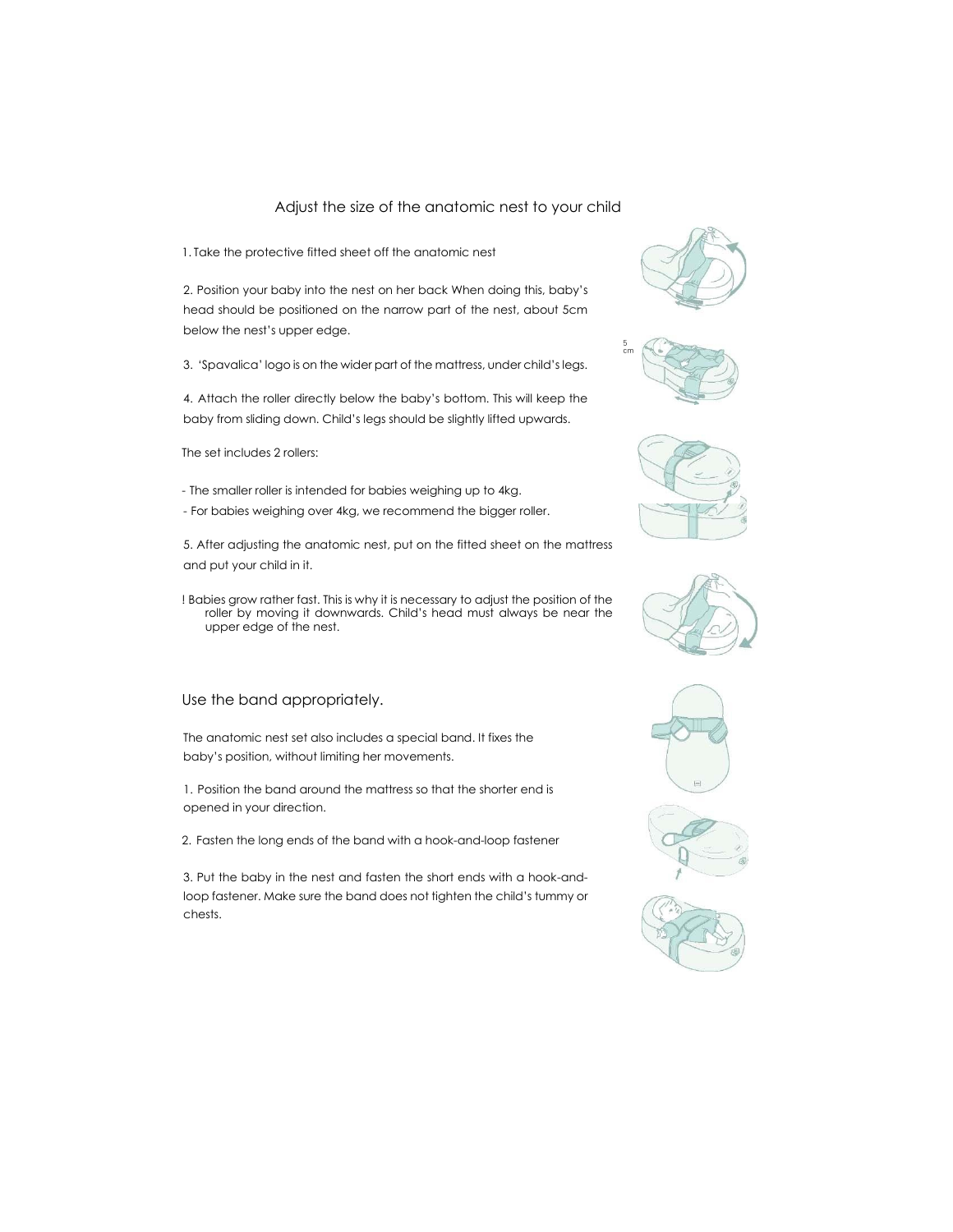#### Safety instructions

Read these instructions before using 'Spavalica' nest. Wrong use of the anatomic nest may harm the baby.

1. Use 'Spavalica' nest separately from other cradles. You may put the nest into a crib. Make sure that the crib's sides are 20cm or more above the nest.

2. Do not use 'Spavalica' nest if some of its parts are broken, torn or missing.

3. Be cautious when your baby first attempts to roll over and do not leave her alone.

4. Do not put 'Spavalica' on high edgeless surfaces. The safest places to put it: in a crib and on the ground covered with a carpet or rug.

5. Do not leave your child unattended in the vicinity of fire or heating devices.

6. When in the nest, your child should be positioned on her/his back and there should be no items near his/her face.

7. Make sure your child's head if positioned 5cm under the nest's upper edge.

> Detailed video-instructions can be found on our web site **[www.spavalica.rs](http://www.spavalica.rs/)**